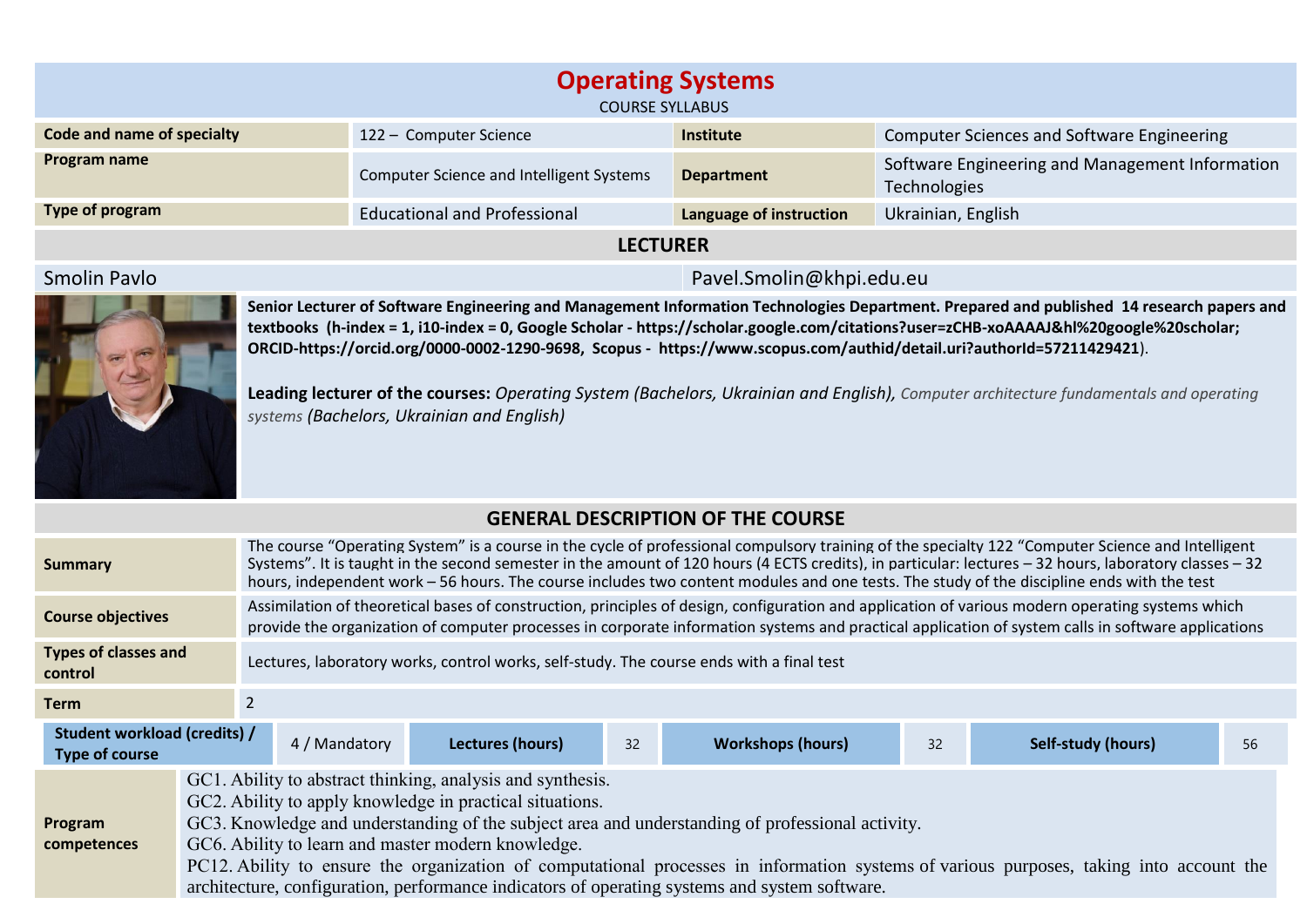PC14. Ability to apply methods and tools of information security, to develop and operate special software for security of information resources of critical information infrastructure.

| <b>Learning outcomes</b>                                                                                                                                                                                                                                                                                            | <b>Teaching and learning methods</b>                                                                                                                   | <b>Forms of assessment</b><br>(continuous assessment CAS, final assessment FAS)                                                                                                                                                                                                 |  |  |  |  |
|---------------------------------------------------------------------------------------------------------------------------------------------------------------------------------------------------------------------------------------------------------------------------------------------------------------------|--------------------------------------------------------------------------------------------------------------------------------------------------------|---------------------------------------------------------------------------------------------------------------------------------------------------------------------------------------------------------------------------------------------------------------------------------|--|--|--|--|
| PLO13. Know the system programming languages<br>and methods for the software development that<br>interacts with the components of computer systems,<br>know network technologies, computer network<br>architectures, have practical skills in administration<br>technology of computer networks and their software. | Interactive lectures with presentations,<br>discussions, practical classes, teamwork, case<br>method, research, project training                       | Written individual assignments for laboratory work (CAS),<br>assessment of knowledge in laboratory classes<br>(CAS), express surveys (CAS), online tests (CAS), final /<br>semester control in the form of a semester test, according to<br>the learning process schedule (FAS) |  |  |  |  |
| PLO15. Understand the concept of information<br>security, the principles of secure software design,<br>ensure the security of computer networks in<br>conditions of incomplete and uncertain input data.                                                                                                            | presentations,<br><b>Interactive</b><br>lectures<br>with<br>discussions, practical classes, teamwork, case<br>method, research, problem-based learning | Written individual assignments for laboratory work (CAS),<br>assessment of knowledge in laboratory classes<br>(CAS), express surveys (CAS), online tests (CAS), final /<br>semester control in the form of a semester test, according to<br>the learning process schedule (FAS) |  |  |  |  |
| <b>ASSESSMENT AND GRADING</b>                                                                                                                                                                                                                                                                                       |                                                                                                                                                        |                                                                                                                                                                                                                                                                                 |  |  |  |  |

| $\overline{a}$           | <b>Total score (points) for</b><br>all types of learning<br>activities | <b>ECTS</b> grading<br>The national grading scale<br>scale |                                                          |                                         | 100% final assessment in the form of test<br>(20%) and current assessment (80%).<br>20% exam: semester test, according to<br>the schedule of the educational process |
|--------------------------|------------------------------------------------------------------------|------------------------------------------------------------|----------------------------------------------------------|-----------------------------------------|----------------------------------------------------------------------------------------------------------------------------------------------------------------------|
|                          | 90-100                                                                 | A                                                          | excellent                                                |                                         |                                                                                                                                                                      |
|                          | 82-89                                                                  | B                                                          |                                                          |                                         | 80% continuous assessment:                                                                                                                                           |
| S<br>$\ddot{\mathbf{e}}$ | 74-81                                                                  | C                                                          | good                                                     | <b>Allocation</b><br>of grade<br>points | • 70% assessment of tasks in laboratory<br>work;<br>• 10% intermediate control (1 control                                                                            |
| era                      | 64-73                                                                  | D                                                          |                                                          |                                         |                                                                                                                                                                      |
| o<br>o                   | 60-63                                                                  | E                                                          | satisfactory                                             |                                         | works)                                                                                                                                                               |
| ā                        | 35-59                                                                  | <b>FX</b>                                                  | Unsatisfactory (with the exam retake option)             |                                         |                                                                                                                                                                      |
| pges<br>Ra               | $0 - 34$                                                               | F                                                          | Unsatisfactory (with mandatory repetition of the course) |                                         |                                                                                                                                                                      |

**Course policy**

Follow the rules of the University internal regulations. Take an active part in the learning process. Students must attend all classes according to the study schedule and adhere to the norms of academic ethics. To study the course, students need to have their personal computer and (or) use computers of the computer center at the department. Students must work with compulsory and recommended reading, including Internet resources. Students must complete and submit all laboratory works during the semester in which the course is taught, before the examination session. The final assessment is not carried out without the personal presence of students.

| <b>COURSE STRUCTURE AND CONTENT</b> |                                  |                   |                                                                                        |       |                                                 |  |  |
|-------------------------------------|----------------------------------|-------------------|----------------------------------------------------------------------------------------|-------|-------------------------------------------------|--|--|
| <b>Topic 1</b>                      | Operating system architecture    | Laboratory work 1 | Initial information about working with<br>Linux. Working with files in UNIX /<br>Linux |       | Individual work<br>Individual calculation task. |  |  |
| <b>Topic 2</b>                      | Processes and threads management | Laboratory work 2 | Creating and compiling programs in<br>Linux                                            | Self. |                                                 |  |  |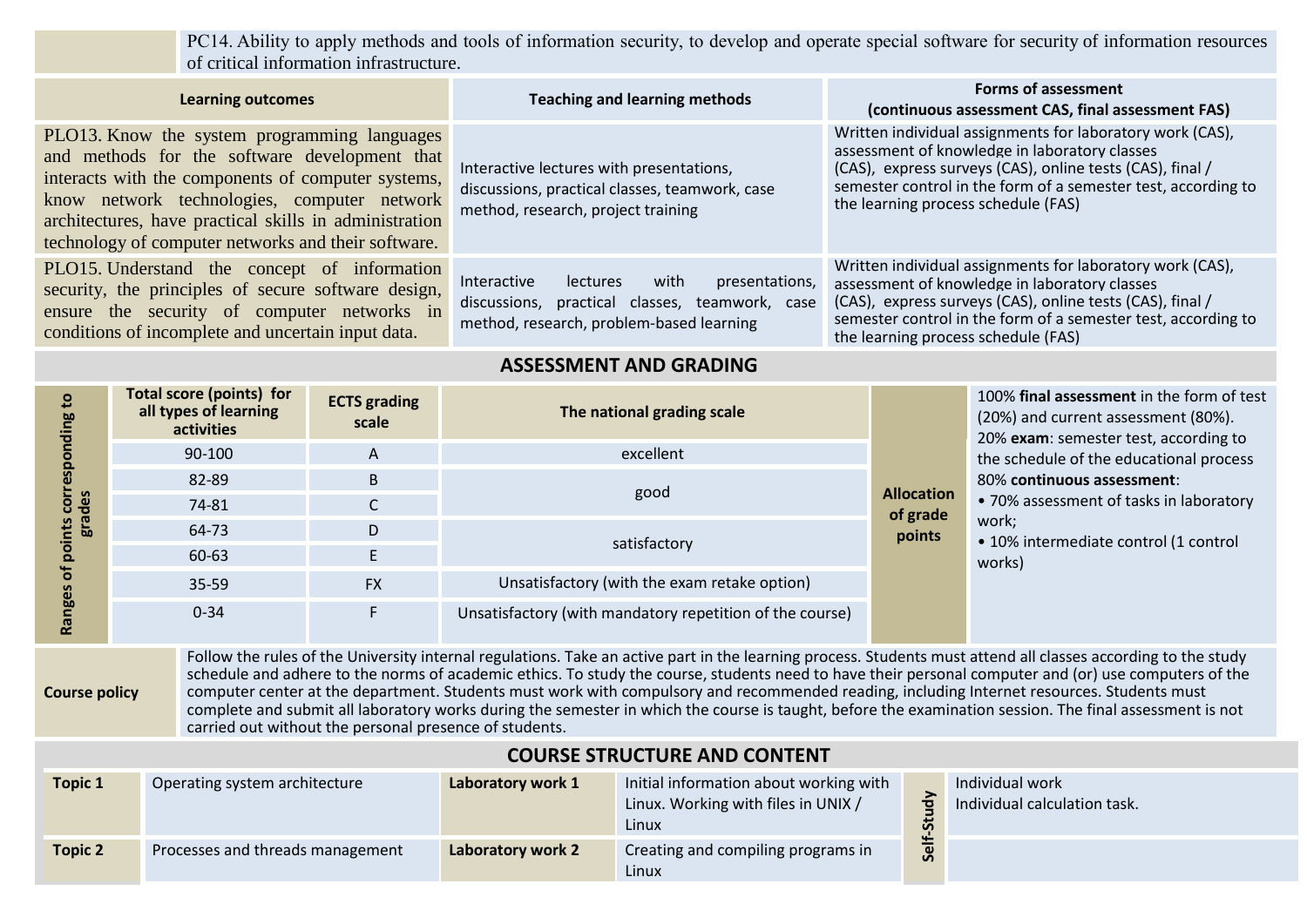| <b>Topic 3</b>             | Processes and threads planning                                        | Laboratory work 3 | Transfer command line parameters to<br>the program. Working with processes.<br>Obtaining system information. |  | Studying the topics of the course with the help<br>of recommended literature, homework |  |
|----------------------------|-----------------------------------------------------------------------|-------------------|--------------------------------------------------------------------------------------------------------------|--|----------------------------------------------------------------------------------------|--|
| <b>Topic 4</b>             | Communication of threads                                              | Laboratory work 4 | Background processes and signals                                                                             |  |                                                                                        |  |
| <b>Topic 5</b>             | <b>Interprocess Communication</b>                                     | Laboratory work 5 | Application of thread                                                                                        |  |                                                                                        |  |
| Topic 6                    | <b>Memory Management</b>                                              | Laboratory work 6 | Linux API - introduction to<br>interprocess interaction. Channels.                                           |  |                                                                                        |  |
| <b>Topic 7</b>             | Control of I/O devices                                                | Laboratory work 7 | Linux AP - introduction to interprocess<br>interaction. Sockets                                              |  |                                                                                        |  |
| <b>Topic 8</b>             | File system                                                           | Laboratory work 8 |                                                                                                              |  |                                                                                        |  |
| <b>Topic 9</b>             | Network, multiprocessor operating<br>systems and information security | Laboratory work 9 |                                                                                                              |  |                                                                                        |  |
| <b>RECOMMENDED READING</b> |                                                                       |                   |                                                                                                              |  |                                                                                        |  |